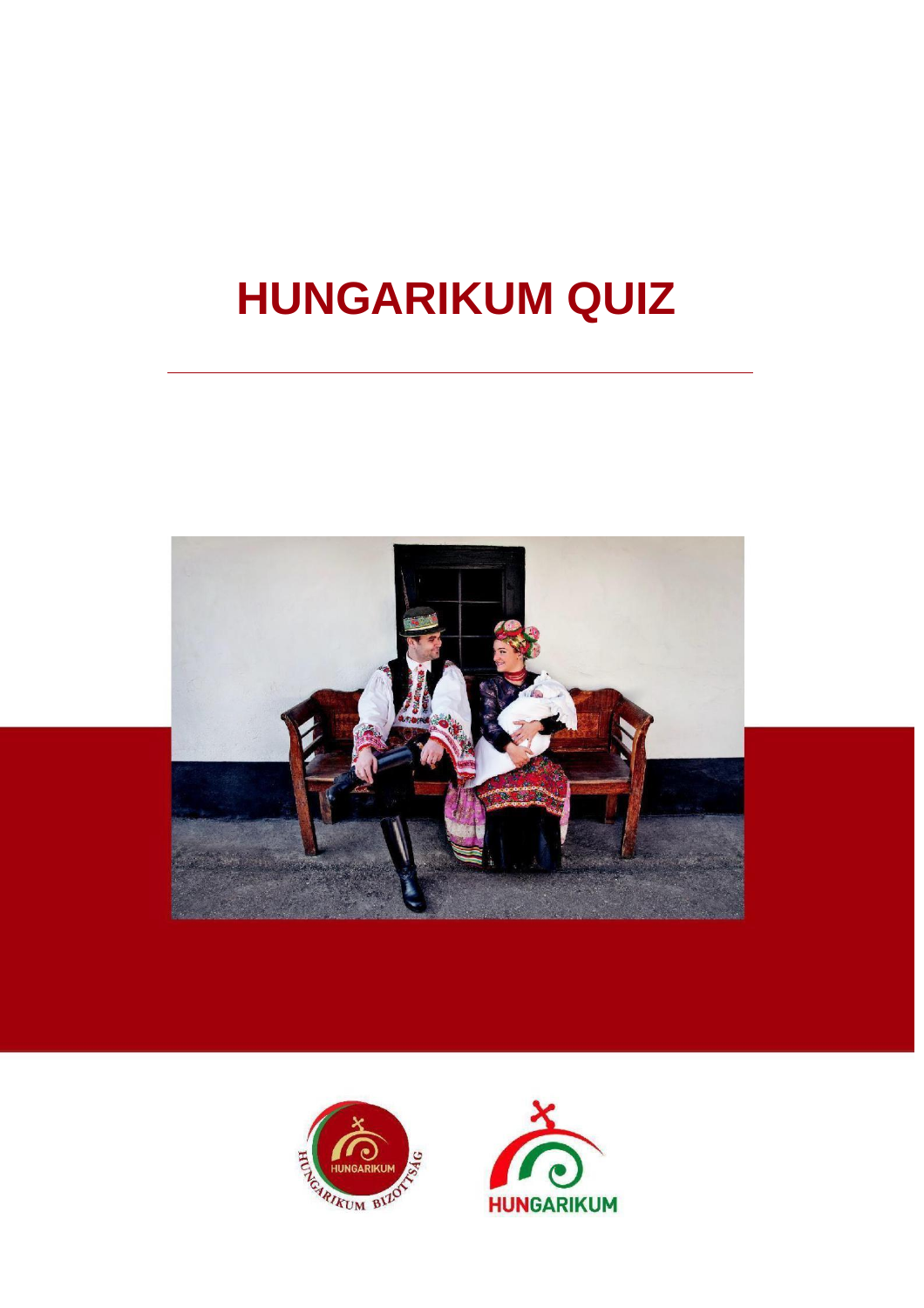# 1. **What does the word "Hungarikum" mean?**

- a) the name of an ancient Hungarian clan
- b) it originates from Hungary
- c) a term for outstanding national values

## **2. How many values can be found in the Collection of Hungarikums?**

- a) 25
- b) 45
- c) 83

## **3. Which of the following is not a Hungarikum?**

- a) Pick winter salami
- b) Chicken paprika
- c) Fish soup from Baja

### **4. Who was the first to produce soda-water on an industrial scale in Hungary?**

- a) Ányos Jedlik Benedictine monk and scholar
- b) Count István Széchenyi politician and writer
- c) Károly Gundel restaurateur

### **5. Which of the following cannot be found in the Collection of Hungarikums?**

- a) Rubik's cube
- b) UNICUM herb liqueur
- c) Kürt data recovery

### **6. Which are the colours of the Hungarikum trademark?**

- a) red, white
- b) red, black
- c) red, white, green

### **7. What is the recommended serving temperature for pálinka?**

- a) 5-10 C
- b) 10-15 C
- c) 15-20 C

# **8. Which of the following is not a Hungarikum?**

- a) Soda Water
- b) Paprika from Szentes
- c) Pickled cabbage from Vecsés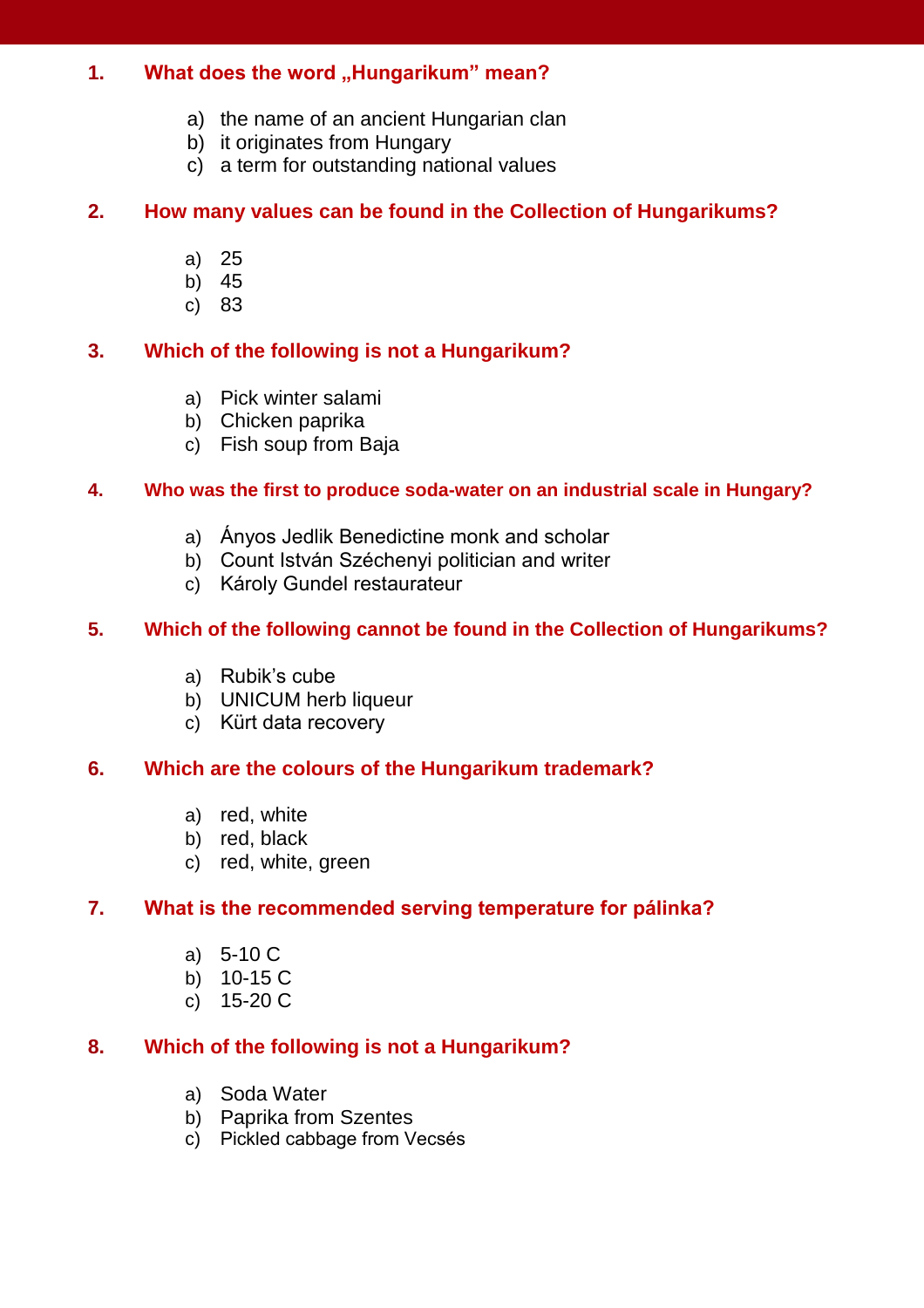# **9. Which is the largest thermal lake in Europe?**

- a) Lake Balaton
- b) Lake Hévíz
- c) Lake Fertőd
- d) The Blue Lagoon in Iceland

# **10. What is the most beneficial effect of Béres Drops?**

- a) cough reliever
- b) immune booster
- c) pain killer
- d) flea killer

# **11. Where is Zsolnay Porcelain Manufacture located?**

- a) Budapest
- b) Keszthely
- c) Pécs

# **12. Which settlement is famous for its traditional winter chase carnival - Busójárás?**

- a) Debrecen
- b) Szeged
- c) Mohács

# **13. What percent of the Hungarian honey production is acacia honey?**

- a) 50%
- b) 30%
- c) 100%

# **14. Which settlement is famous for its finest quality onion produce?**

- a) Ajka
- b) Makó
- c) Kecskemét

# **15. Who makes the final decision about what can be classified as a Hungarikum?**

- a) Hungarikum Committee
- b) Prime Minister
- c) Anyone

## **16. Which one of the following areas of outstanding natural beauty can be found in the Collection of Hungarikums?**

- a) Bodrogzug
- b) Bükki National Park
- c) Hortobágyi National Park